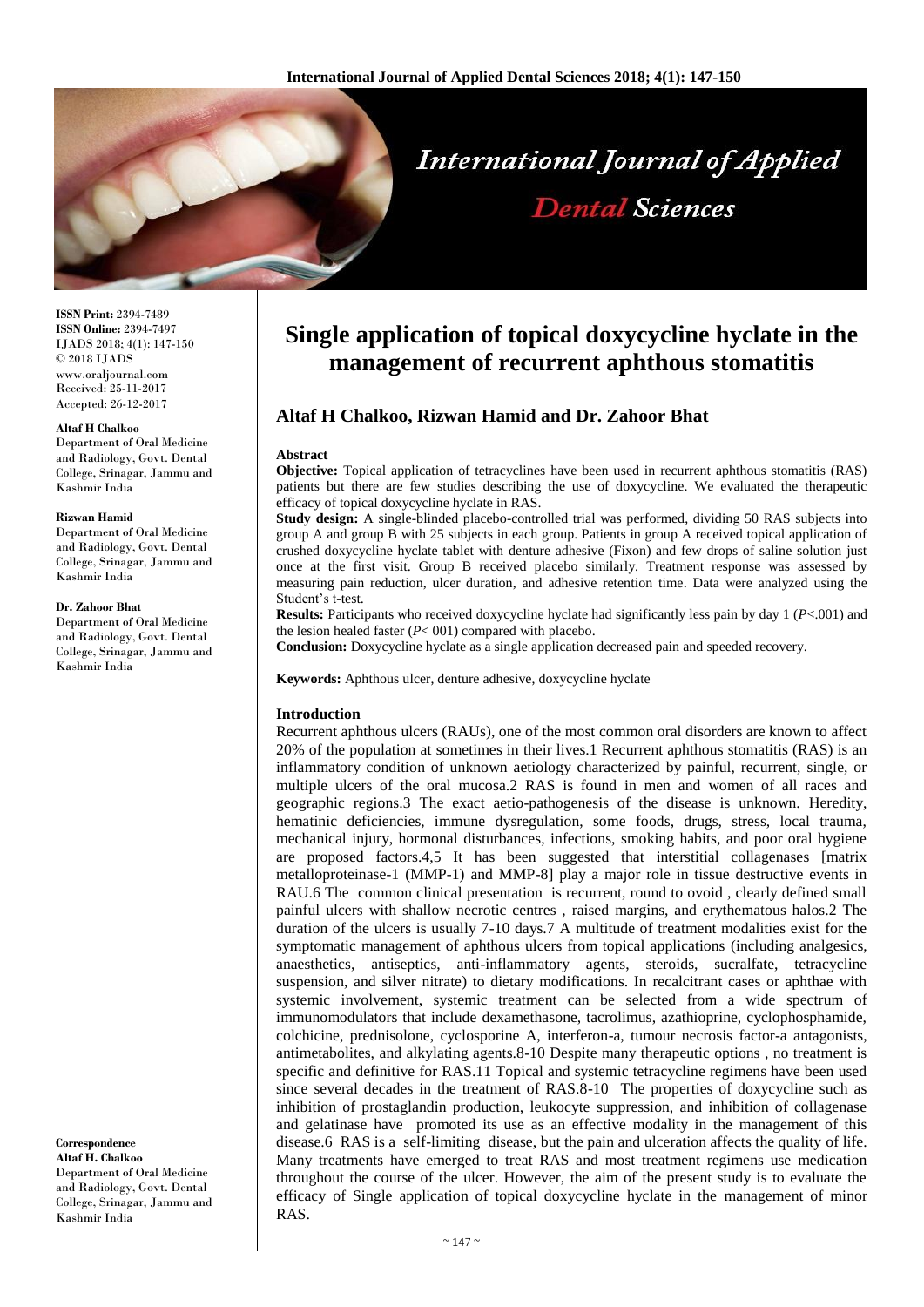### **Materials and Methods**

A randomized, single-blinded, placebo-controlled study was conducted in the Department of Oral Medicine and Radiology. The sample size comprised of 50 subjects of either sex above the age of 19 years. Diagnosis of RAS was made on the basis of history and clinical features. Patients who are physically healthy with history of duration of ulcers for more than 24 h but not exceeding 72 h with symptoms like pain and burning sensation secondary to oral aphthous ulcers and with the characteristic clinical features of recurrent minor oral aphthous ulcers were included in the study. Pregnant and lactating women, patients with any other coexisting oral mucosal diseases, hematologic abnormalities, history of hypersensitivity to tetracyclines, end stage renal disease, or those taking any other medications for RAS were excluded from study. The subjects were explained about the design of the study, benefits of therapy, possible adverse effects, and possibility of being allocated to the placebo group at the beginning of the study. Informed consent was taken from all subjects. Drugs used for the study included doxycycline hyclate 100 mg tablets and placebo 100 mg tablets (starch, lactose, sodium starch glycolate, talc, and magnesium stearate).

The initial appointment consisted of collecting the demographic data, general history, a history of past experiences with the lesions and a clinical examination. Treatment was administered on the day of the initial visit. Under adequate illumination, a pair of sterile gloves and mouth mirror was used to examine the lesion. A diagnosis of aphthous ulcer was made if it occurred on the non-keratinized mucosa as a small  $(\leq 1$ cm), round to ovoid ulcers, with circumscribed margins, having yellow or gray floors and are surrounded by erythematous halo(figure 1). During clinical examination, pain intensity using a visual analog scale (VAS) of 0-10 (with 1 mm division, where'0' is no pain and '10' is worst possible pain), number of ulcers, size of each ulcer (a graduated periodontal probe was used to measure the ulcer size at the maximum diameter of the ulcer), and the duration of each ulcer (the day of onset of the first prodromal symptom of each ulcer) were recorded.

The 50 subjects included in the study were divided into 2 groups, group A and group B. Every alternate patient was allocated to each group. In group A, 25 patients received crushed tablet of doxycycline hyclate (100mg) topically whereas in group B, 25 patients received powdered placebo tablet topically. After complete clinical examination of the ulcer, pre-treatment photographs were taken before the start of treatment. The ulcer and its surrounding mucosa was dried thoroughly. Cotton rolls and high evacuation suction tips were used for isolation. Glass mortar and pestle was used to grind the doxycycline hyclate and placebo tablets. The ground tablet was mixed with denture adhesive (fixon) in the ratio of 4:1(by size/volume) in a dappen dish using a stainless steel cement spatula. Fifty percent of the medicament or placebo was used for ulcers  $\leq$ 5 mm and 100% of the medicament was used for ulcers >5 mm. A few drops of saline solution were added to this mixture. Then, the final mixture was placed over the ulcer using a plastic instrument. After topically applying the medicament or the placebo over the ulcer, the patient was asked to refrain from eating or drinking for a period of 120 minutes. A single topical application of the medicament or placebo was applied during the initial visit and every patient was recalled after 10 days following the treatment procedure (figure 2). A pain scale sheet to record the daily status of the patient was given at the initial visit. The patients were

instructed to self-evaluate the pain on the next following day after treatment for about 10 days. After 10 days, the patients were asked to return the pain scale record. Patients were questioned about any adverse effects. The patients were also asked to record the adhesive retention time and mark the day when the ulcer healed by looking in the mirror.

Post-treatment follow-up involved the evaluation of subjects on the 10th day. The pain scale sheet was collected from the subjects and post-treatment photographs (figure 2) were taken for comparing with the pre-treatment photographs (figure 1). Response was assessed on the basis of pre- vs posttreatment scores. The rate of ulcer healing and adhesive retention time in both the groups was compared. Intragroup comparisons of posttreatment pain reduction were performed using paired t test. Intergroup comparisons of posttreatment pain reduction, the rate of ulcer healing, and the adhesive retention time were performed using unpaired t test.



**Fig 1:** RAS on Labial Mucosa



**Fig 2:** Healed Lesion

#### **Results**

A total of 50 patients with age ranging from 17 to 55 years were enrolled for study, among these 20 were females and 30 were males. The mean pain score at baseline for the patients of group A was  $6.4 \pm 2.3$ . The mean pain scores on day 1, 2, 3, 4, 5, and 6 were  $3.7 \pm 2.2$ ,  $2.3 \pm 1.8$ ,  $0.9 \pm 1.2$ ,  $0.4 \pm 0.9$ ,  $0.1$  $\pm$  0.4, and 0.1  $\pm$  0.4, respectively. The mean pain score at baseline for the patients in group B was  $5.9 \pm 2.3$ . After treatment, mean pain scores on day 1, 2, 3, 4, 5, and 6 were  $5.3 \pm 2.1$ ,  $4.5 \pm 2.0$ ,  $3.1 \pm 1.8$ ,  $1.9 \pm 1.7$ ,  $0.9 \pm 1.2$ , and  $0.2 \pm 1.2$ 0.7, respectively. These data indicate a significant reduction in pain in group A (i.e., faster reduction in pain) compared with group B ( $P < .001$  using unpaired t test). Intergroup comparison of days taken for ulcer healing and adhesive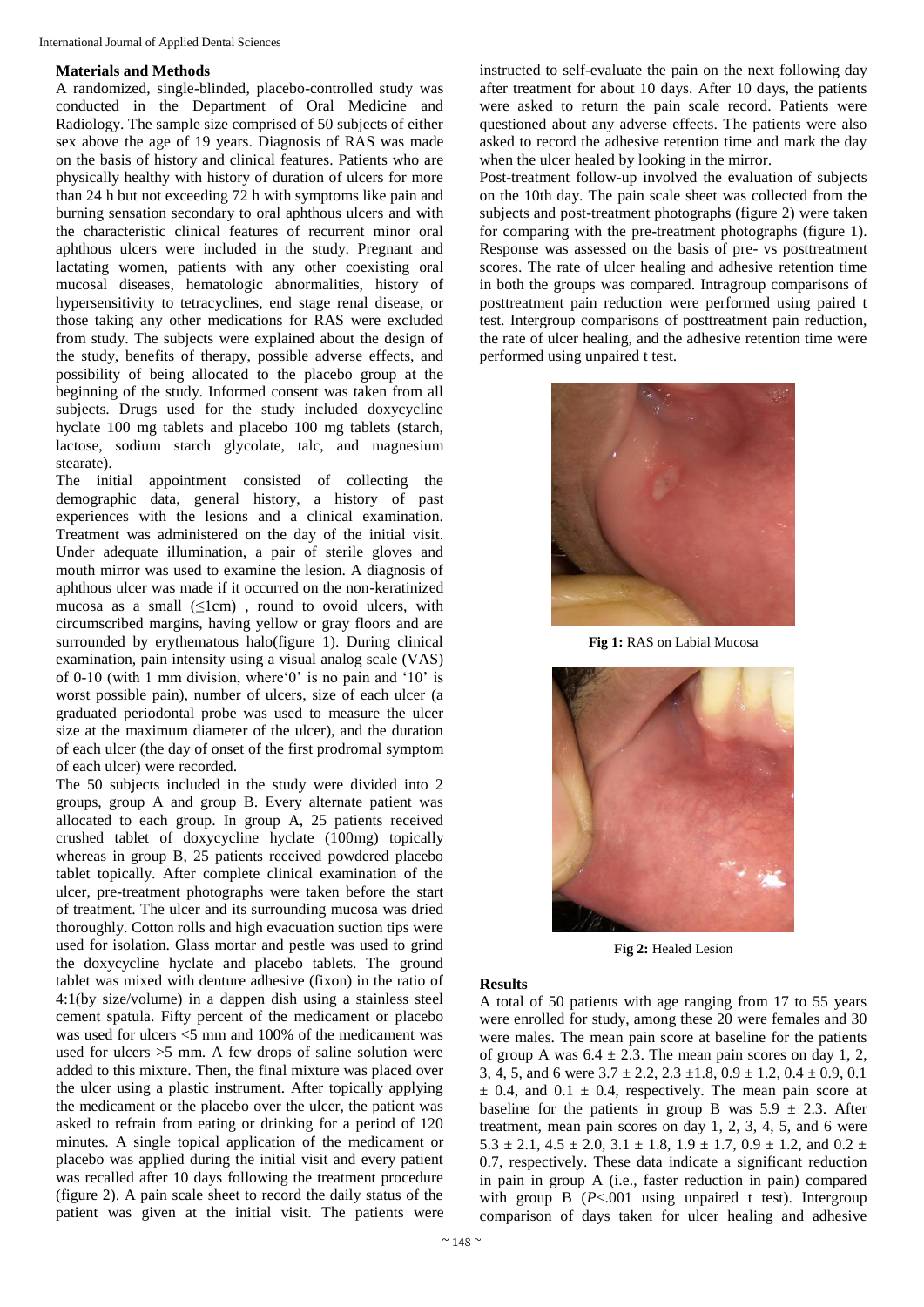retention time shows that the mean time required for ulcer healing was significantly less in group A  $(3.7 \pm 1.3 \text{ days})$ , range 2-7 days) than that of group B ( $5.3 \pm 1.2$  days, range 3-7 days, *P*<.001). The mean adhesive retention time for drug agent in group A was similar to that of group B  $(2.1 \pm 1.2 \text{ h})$ , range 0.5-6 h vs  $1.8 \pm 0.8$  h, range 1.0-4 h, respectively, P = 0.30). None of the patients in our study reported any serious adverse effects. In the doxycycline hyclate group, 8 patients experienced a transient bitter sensation shortly following the application of drug.

## **Discussion**

RAS is a common oral disorder affecting 5%-66% of examined adult patient groups.14 The difficulty in establishing the exact nature of aphthous stomatitis is in part because of the nonspecific histopathologic features of the ulcers and the lack of any reproducibly identifiable cause, endogenous or exogenous.15 Although the trigger of an episode of RAU is unknown, extensive investigations in large patient series have identified a range of local, hematologic, gastrointestinal, immunologic, genetic, nutritional, allergic, psychological, and medication reactions as probable triggers in some RAU patients.16 Various pathogenic factors have been implicated in the causation of RAS. Interstitial collagenases (MMP-1 and MMP-8) are enzymes that are able to degrade the main oral mucosal collagen types I and III. It has been suggested that interstitial collagenases MMP-8 and MMP-1 play a role in tissue destruction events in RAU. Tetracyclines have been shown to inhibit prostaglandin production, suppress leukocyte activities, and inhibit collagenase and gelatinase activities as well as the oxidative activation of their latent forms.6 As there is no specific management for RAS,17 this study was undertaken to examine pain reduction in RAS following single topical application of doxycycline hyclate, an inhibitor of MMPs. Tetracyclines have been used in varying regimens in the treatment of RAS. Gorsky *et al*. conducted a crossover trial to assess the efficacy of 0.2% minocycline and 0.25% tetracycline oral rinses in patients with frequent episodes of RAS, and concluded that Minocycline mouth rinses resulted in significantly improved pain control, by reducing the severity and duration of pain.18 Denman and Schiff in a study on 20 patients with recurrent oral ulceration to determine the efficacy of tetracycline hydrochloride as a mouthwash given 5 mL 3 times a day for 16 weeks, concluded thart tetracycline was efficacious in significantly reducing the pain and frequency of RAS.19 Their findings show that Mysteclin syrup (tetracycline hydrochloride and amphotericin) is efficacious irrespective of the phase of the disorder and suggest that the improvement is maintained for at least four weeks after treatment is stopped.

Henricsson and Axéll in Clinical trials with a cross-over double-blind technique to test chlortetracycline (Aureomycin) and the enzyme-containing dentifrice Zendium with regard to therapeutic effects on recurrent aphthous ulcers. Aureomycin was found to reduce the number of ulcers and diminish pain when compared with placebo. When groups of patients treated with Zendium and placebo dentifrice, respectively, were compared, no statistically significant difference could be demonstrated. However, when the pH value of Zendium was stepwise changed from 5.9 to 6.8, an increased fraction of patients reported complete relief from pain and ulcer(s) during the trial periods 20

Apart from tetracyclines, antibiotic like penicillin were used for management of RAS. Both Kerr *et al*. and Zhou *et al*. in a study of 100 and 258 subjects respectively found topical application of 50 mg penicillin G potassium troches effective and safe in the treatment of minor RAS. Troches were applied 4 times daily for 4 consecutive days; this short course therapy significantly reduced ulcer size and alleviated ulcer pain.21,22 A doxycycline hyclate has been used in few studies for RAS. In a study conducted by Ylikontiola *et al*., doxycycline was used in a powdered form as in our study but the adhesive used to retain the medicament was isobutyl cyanoacrylate.6 Another study used sub-antimicrobial dose of doxycycline 20 mg to prevent the recurrence of RAS.23 The present study uses powdered doxycycline in a denture adhesive base for the pain palliation in RAS patients. In the present study, 100 mg of doxycycline hyclate tablet was crushed and appropriate amount of the powder was mixed with denture adhesive for topical application over the ulcer by mixing with few drops of saline solution at their first visit. Re-evaluation of the patients was conducted on day 10. This approach produced highly significant reduction in pain scores. The placebo group also rendered a significant pain reduction after administration of the crushed placebo tablet over the ulcers after 7 days and this could be explained by the fact that the adhesive covering that was provided over the ulcers may have rendered mechanical protection to the mucosa and helped hasten healing. Although significant pain reduction was present in both the groups, the rate of pain reduction was faster in doxycycline group emphasizing the therapeutic efficacy of this drug. Our results are similar to the study conducted by Ylikontiola *et al*. suggesting that the diverse biochemical properties of doxycycline help in alleviating RAS pain.6 The time required for ulcer healing was 3.7+/-1.3 days in the doxycycline hyclate group, whereas it was5.3+/- 1.2 days in the placebo group (*P*<.001). A comparative study conducted by Gorsky *et al*. for assessing the efficacy of topical minocycline and tetracycline rinses in RAS also showed that the duration of ulcers was significantly reduced in patients using topical minocycline as therapy.18 Denture adhesive was used as a vehicle for retention of the medicament in the present study. This was in accordance with the study conducted by Muzio *et al*. in which topical clobetasol propionate in an adhesive denture paste was administered to the patients with RAS and a good retention of the medicament to the mucosa was achieved.24 The mean adhesive retention time was approximately 2 h in both groups. The management of RAS using doxycycline hyclate appears to be an efficacious cost-effective therapy because a single application rendered about 65% pain reduction by day 2 posttreatment, whereas other studies with other drugs require up to 10 days to demonstrate a clinically significant response.24 Although pain reduction after 7 days of treatment was significant in both the groups, the intergroup comparison revealed a highly significant reduction in pain and days taken for ulcer healing in the doxycycline hyclate group as compared with the placebo group, thus substantiating the efficacy of the study drug. The first day posttreatment percentage of pain reduction in VAS achieved with the doxycycline hyclate group was 42% whereas with the placebo group, it was 12% with a P value <.001.

## **Limitations**

- The study was a single-blinded, placebo-controlled study, and double blinding offers greater validity.
- The application to posterior region of the oral cavity is relatively difficult because of access.
- Patients with multiple and large ulcers may not be treated